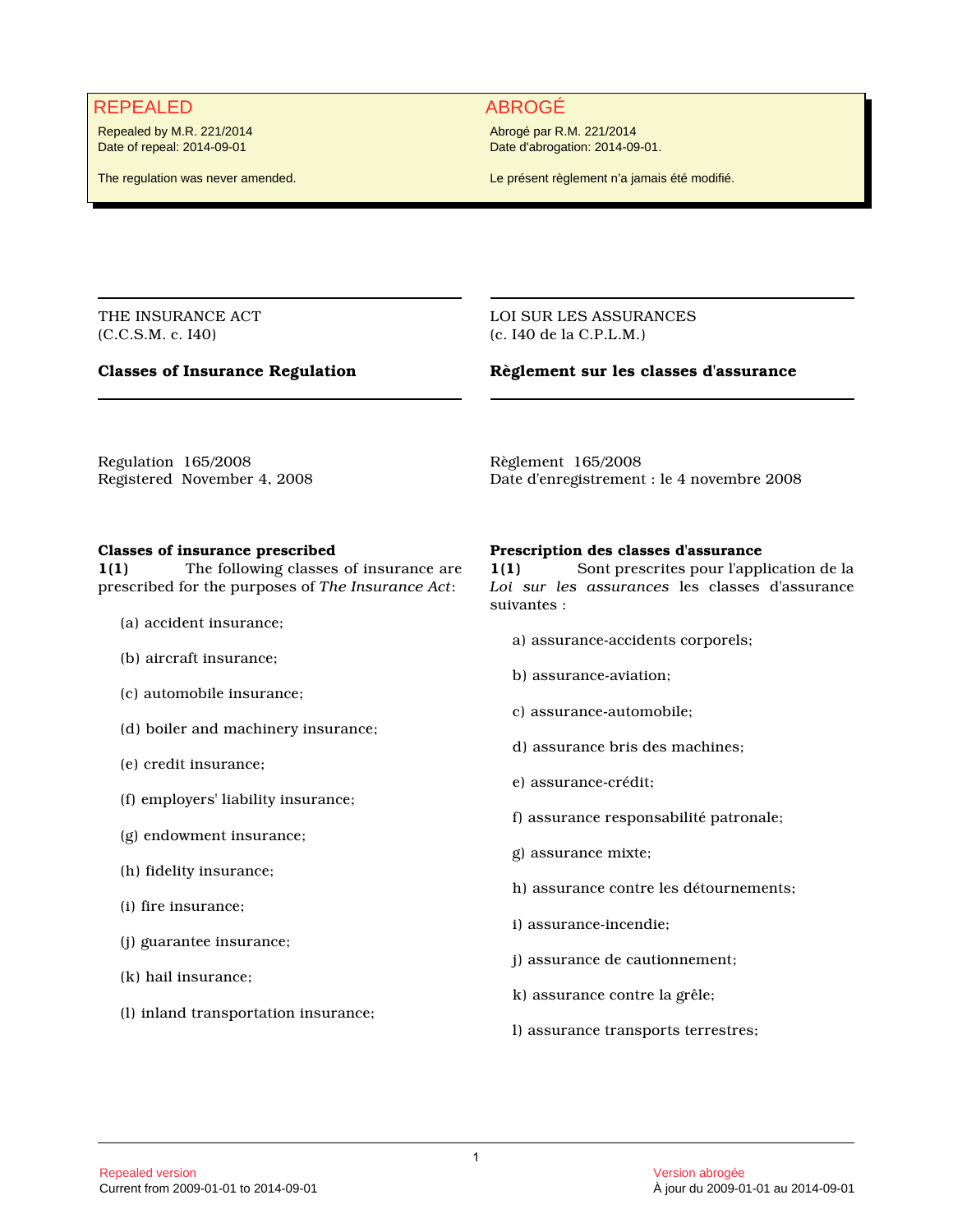- (m) legal expense insurance;
- (n) life insurance;
- (o) livestock insurance;
- (p) marine insurance;
- (q) mortgage insurance;
- (r) personal property insurance;
- (s) plate glass insurance;
- (t) property damage insurance;
- (u) public liability insurance;
- (v) sickness insurance;
- (w) sprinkler leakage insurance;
- (x) surety insurance;
- (y) theft insurance;
- (z) title insurance;
- (aa) weather insurance;
- (bb) workers compensation insurance.

**1(2)** The second column of the table in the Schedule sets out — opposite the name of each class of insurance — the particulars of the insurance tha t the class consists of or that are excluded from it.

#### **Coming into force**

**2** This regulation comes into force on the same day that sections 2 and 5 of *The Insurance Amendment Act*, S.M. 2007, c. 10, come into force.

- m) assurance-frais de justice;
- n) assurance-vie;
- o) assurance-bétail;
- p) assurance maritime;
- q) assurance-prêt hypothécaire;
- r) assurance biens personnels;
- s) assurance bris des glaces;
- t) assurance contre les dommages matériels;
- u) assurance responsabilité civile;
- v) assurance-maladie;
- w) assurance-extincteurs automatiques;
- x) assurance-caution;
- y) assurance-vol;
- z) assurance titres de propriété;
- aa) assurance-intempéries;
- bb) assurance accidents de travail;

**1(2)** La deuxième colonne du tableau figurant à l'annexe précise ce qui est couvert ou exclu par la classe d'assurance indiquée à la première colonne d e la même rangée.

### **Entrée en vigueur**

**2** Le présent règlement entre en vigueur en même temps que les articles 2 et 5 de la *Loi modifiant la Loi sur les assurances*, c. 10 des *L.M. 2007* .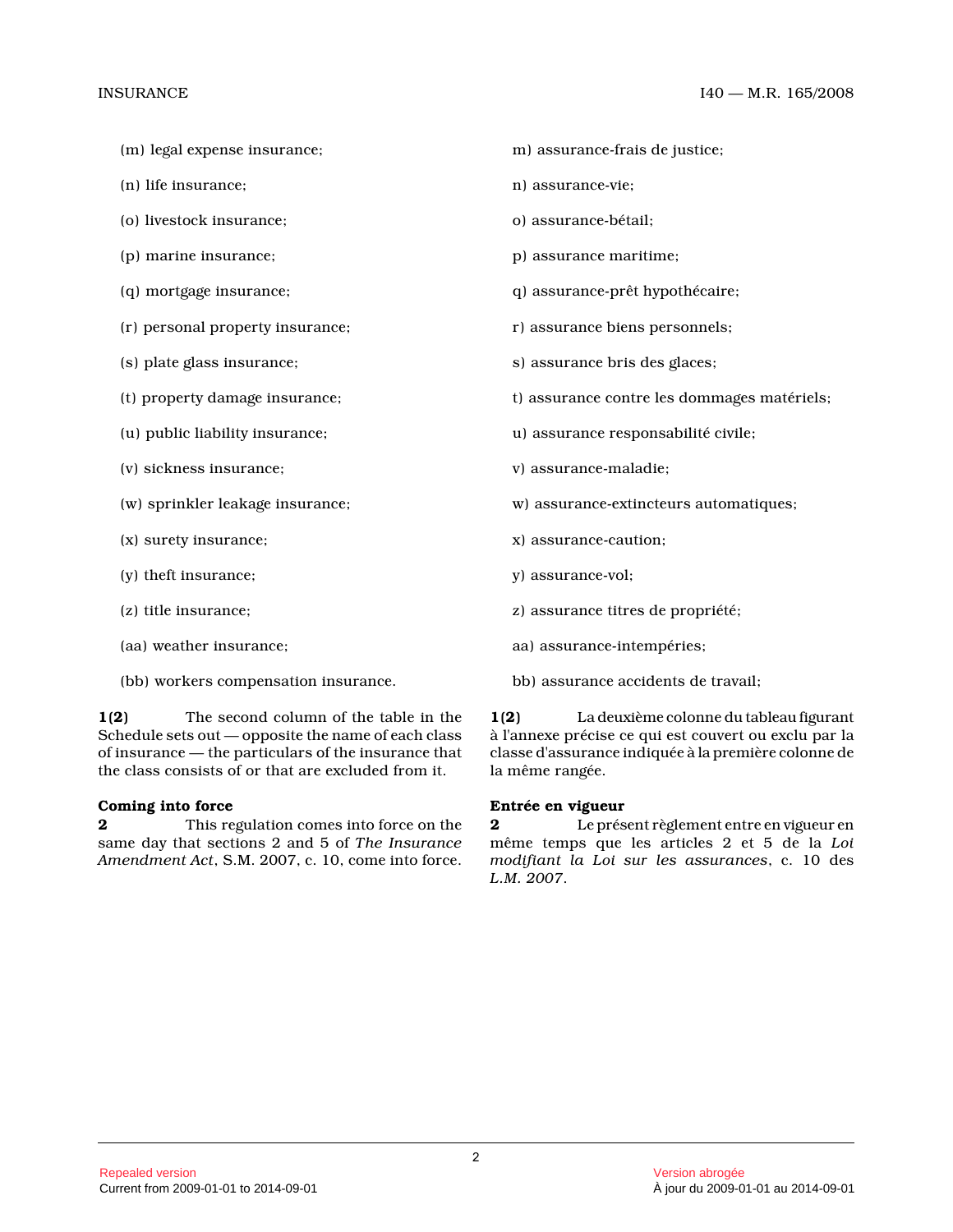# **SCHEDULE** (Section 1)

| <b>Class of Insurance</b> | Particulars of Insurance (Inclusions and Exclusions)                                                                                                                                                                                                                                                                                                  |
|---------------------------|-------------------------------------------------------------------------------------------------------------------------------------------------------------------------------------------------------------------------------------------------------------------------------------------------------------------------------------------------------|
| Accident insurance        | The insurer undertakes, otherwise than incidentally to another class of<br>insurance, to pay insurance money in the event of accident to the insured.<br>This class does not include insurance under which the insurer undertakes<br>to pay insurance money both in the event of death by accident and in the<br>event of death from any other cause. |
| Aircraft insurance        | The insurer undertakes to pay insurance money                                                                                                                                                                                                                                                                                                         |
|                           | (a) in respect of the insured's liability arising out of                                                                                                                                                                                                                                                                                              |
|                           | (i) bodily injury to or the death of another person, or                                                                                                                                                                                                                                                                                               |
|                           | (ii) the loss of or damage to property,<br>caused by an aircraft or resulting from its use; or                                                                                                                                                                                                                                                        |
|                           | (b) in respect of the loss of or damage to, or the loss of use of, an<br>aircraft.                                                                                                                                                                                                                                                                    |
| Automobile insurance      | The insurer undertakes to pay insurance money                                                                                                                                                                                                                                                                                                         |
|                           | (a) in respect of the insured's liability arising out of                                                                                                                                                                                                                                                                                              |
|                           | (i) bodily injury to or the death of another person, or                                                                                                                                                                                                                                                                                               |
|                           | (ii) the loss of or damage to property,                                                                                                                                                                                                                                                                                                               |
|                           | caused by an automobile or resulting from its use; or                                                                                                                                                                                                                                                                                                 |
|                           | (b) in respect of the loss of or damage to, or the loss of use of, an<br>automobile.                                                                                                                                                                                                                                                                  |
|                           | This class includes insurance, otherwise coming within the class of<br>accident insurance, in respect of an accident that is caused by an<br>automobile or by an automobile's use or operation, whether liability exists<br>or not, if the insurance contract also includes insurance described in<br>clause (a).                                     |
| Boiler and machinery      | The insurer undertakes to pay insurance money in respect of                                                                                                                                                                                                                                                                                           |
| insurance                 | (a) loss of damage to the insured's property; or                                                                                                                                                                                                                                                                                                      |
|                           | (b) the insured's liability arising out of                                                                                                                                                                                                                                                                                                            |
|                           | (i) bodily injury to or the death of another person, or                                                                                                                                                                                                                                                                                               |
|                           | (ii) the loss of or damage to property;                                                                                                                                                                                                                                                                                                               |
|                           | caused by a boiler or by machinery, or resulting from the use of a boiler or<br>of machinery.                                                                                                                                                                                                                                                         |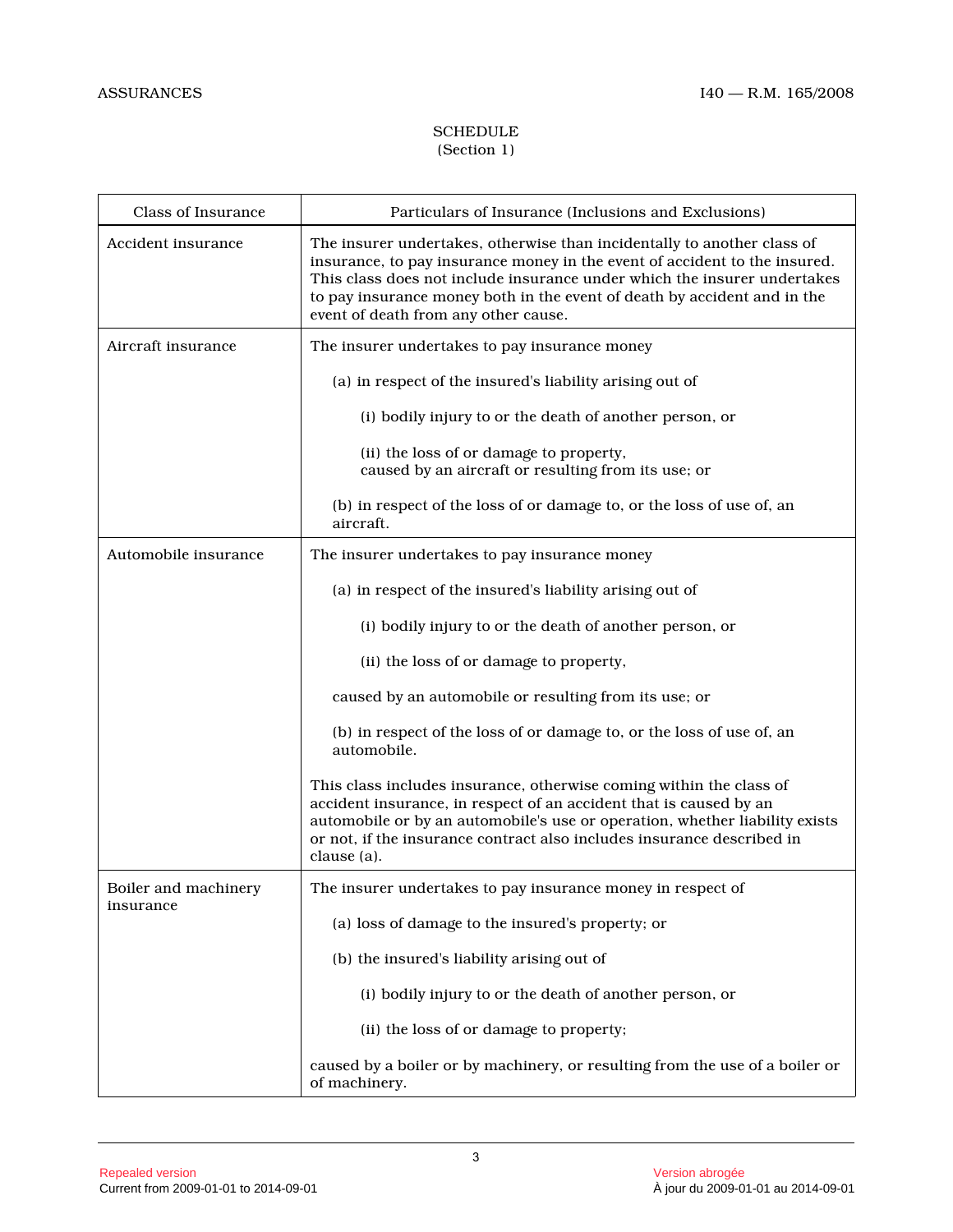| <b>Class of Insurance</b>         | Particulars of Insurance (Inclusions and Exclusions)                                                                                                                                                                                                                                                                      |
|-----------------------------------|---------------------------------------------------------------------------------------------------------------------------------------------------------------------------------------------------------------------------------------------------------------------------------------------------------------------------|
| Credit insurance                  | The insurer undertakes to pay insurance money in respect of the insured's<br>loss through the insolvency or default of a person to whom the insured<br>gives credit in respect of the provision of movable or personal property.                                                                                          |
| Employers' liability<br>insurance | The insurer undertakes, otherwise than incidentally to another class of<br>insurance, to pay insurance money in respect of the insured employer's<br>liability for an employee's accidental injury or death in the course of the<br>employee's employment. This class does not include workers<br>compensation insurance. |
| Endowment insurance               | The insurer undertakes to pay an ascertained or ascertainable amount of<br>money                                                                                                                                                                                                                                          |
|                                   | (a) at a fixed future date if the person whose life is insured is alive on<br>the date; or                                                                                                                                                                                                                                |
|                                   | (b) upon the person's death if he or she dies before the fixed future<br>date.                                                                                                                                                                                                                                            |
| <b>Fidelity insurance</b>         | The insurer undertakes                                                                                                                                                                                                                                                                                                    |
|                                   | (a) to pay insurance money in respect of loss caused                                                                                                                                                                                                                                                                      |
|                                   | (i) by theft,                                                                                                                                                                                                                                                                                                             |
|                                   | (ii) by the abuse of trust, or                                                                                                                                                                                                                                                                                            |
|                                   | (iii) by the unfaithful performance of duties,                                                                                                                                                                                                                                                                            |
|                                   | by a person in a position of trust; or                                                                                                                                                                                                                                                                                    |
|                                   | (b) to guarantee the proper fulfilment of the duties of an office.                                                                                                                                                                                                                                                        |
| Fire insurance                    | The insurer undertakes, otherwise than incidentally to another class of<br>insurance, to pay insurance money in respect of the loss of or damage to<br>property through fire or lightning, or through explosion caused by ignition.                                                                                       |
| Guarantee insurance               | The insurer undertakes                                                                                                                                                                                                                                                                                                    |
|                                   | (a) to perform an agreement or contract or to discharge a trust, duty,<br>or obligation, if the person liable to perform or discharge it fails to do<br>SO;                                                                                                                                                               |
|                                   | (b) to pay insurance money                                                                                                                                                                                                                                                                                                |
|                                   | (i) upon the failure or in lieu of the performance or discharge, or in<br>respect of loss or damage caused by the failure; or                                                                                                                                                                                             |
|                                   | (ii) in respect of loss or liability for loss due to the invalidity of the<br>title to any property or of any instrument, or due to any defect in<br>such a title or instrument.                                                                                                                                          |
|                                   | This class does not include credit insurance.                                                                                                                                                                                                                                                                             |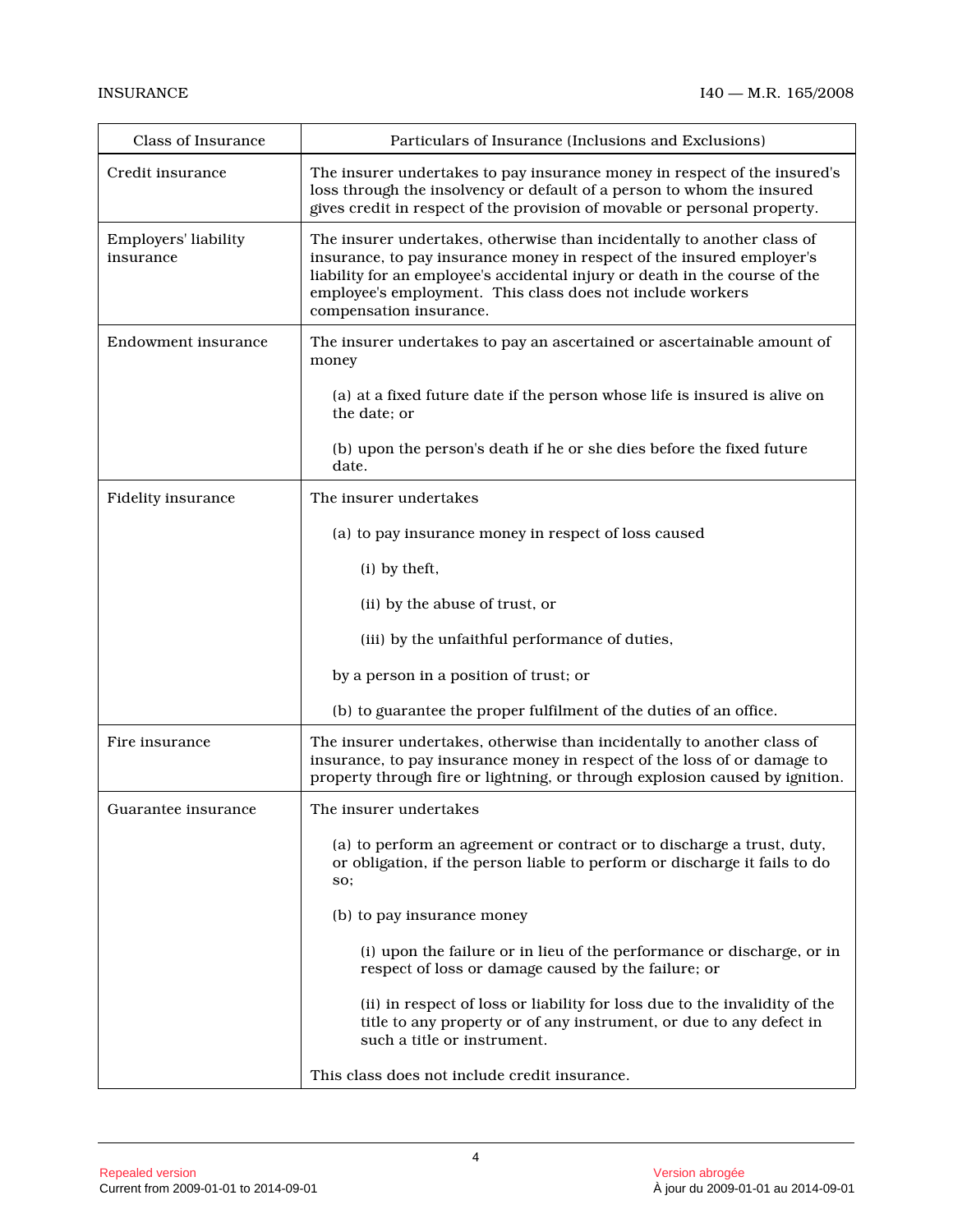| Class of Insurance                 | Particulars of Insurance (Inclusions and Exclusions)                                                                                                                                                               |
|------------------------------------|--------------------------------------------------------------------------------------------------------------------------------------------------------------------------------------------------------------------|
| Hail insurance                     | The insurer undertakes to pay insurance money in respect of the loss of or<br>damage to crops caused by hail.                                                                                                      |
| Inland transportation<br>insurance | The insurer undertakes, otherwise than incidentally to another class of<br>insurance, to pay insurance money in respect of the loss of or damage to<br>movable or personal property                                |
|                                    | (a) while in transit, other than marine transit, or during delay<br>incidental to transit, other than marine transit; or                                                                                           |
|                                    | (b) resulting from a risk that the superintendent considers to be<br>substantially a transit risk.                                                                                                                 |
| Legal expense insurance            | The insurer undertakes to pay insurance money in respect of a person's<br>costs of specified legal services, including fees or other costs that the<br>person incurs for the services.                             |
| Life insurance                     | The insurer undertakes to pay insurance money                                                                                                                                                                      |
|                                    | (a) in respect of a person's death;                                                                                                                                                                                |
|                                    | (b) in respect of an event or contingency dependent on human life;                                                                                                                                                 |
|                                    | (c) at a fixed or determinable future time; or                                                                                                                                                                     |
|                                    | (d) for a term dependent on human life.                                                                                                                                                                            |
|                                    | The insurer may also undertake                                                                                                                                                                                     |
|                                    | (a) to pay an additional amount of insurance money in the event of the<br>death by accident of the person whose life is insured;                                                                                   |
|                                    | (b) to pay insurance money or to provide other benefits in the event<br>that the person whose life is insured becomes disabled as a result of<br>bodily injury or disease; or                                      |
|                                    | (c) to provide an annuity, or what would be an annuity except that the<br>periodic payments may be unequal in amount, for a term that depends<br>solely or partly on a human life.                                 |
| Livestock insurance                | The insurer undertakes, otherwise than incidentally to another class of<br>insurance, to pay insurance money in respect of the death or sickness of<br>an animal or an accident to an animal. « assurance-bétail » |
| Marine insurance                   | The particulars of this class are as defined and described in The Marine<br>Insurance Act.                                                                                                                         |
| Mortgage insurance                 | The insurer undertakes to pay insurance money in respect of loss caused<br>by default on the part of a borrower under a loan secured by                                                                            |
|                                    | (a) a mortgage or charge on real property; or                                                                                                                                                                      |
|                                    | (b) another security interest in real property.                                                                                                                                                                    |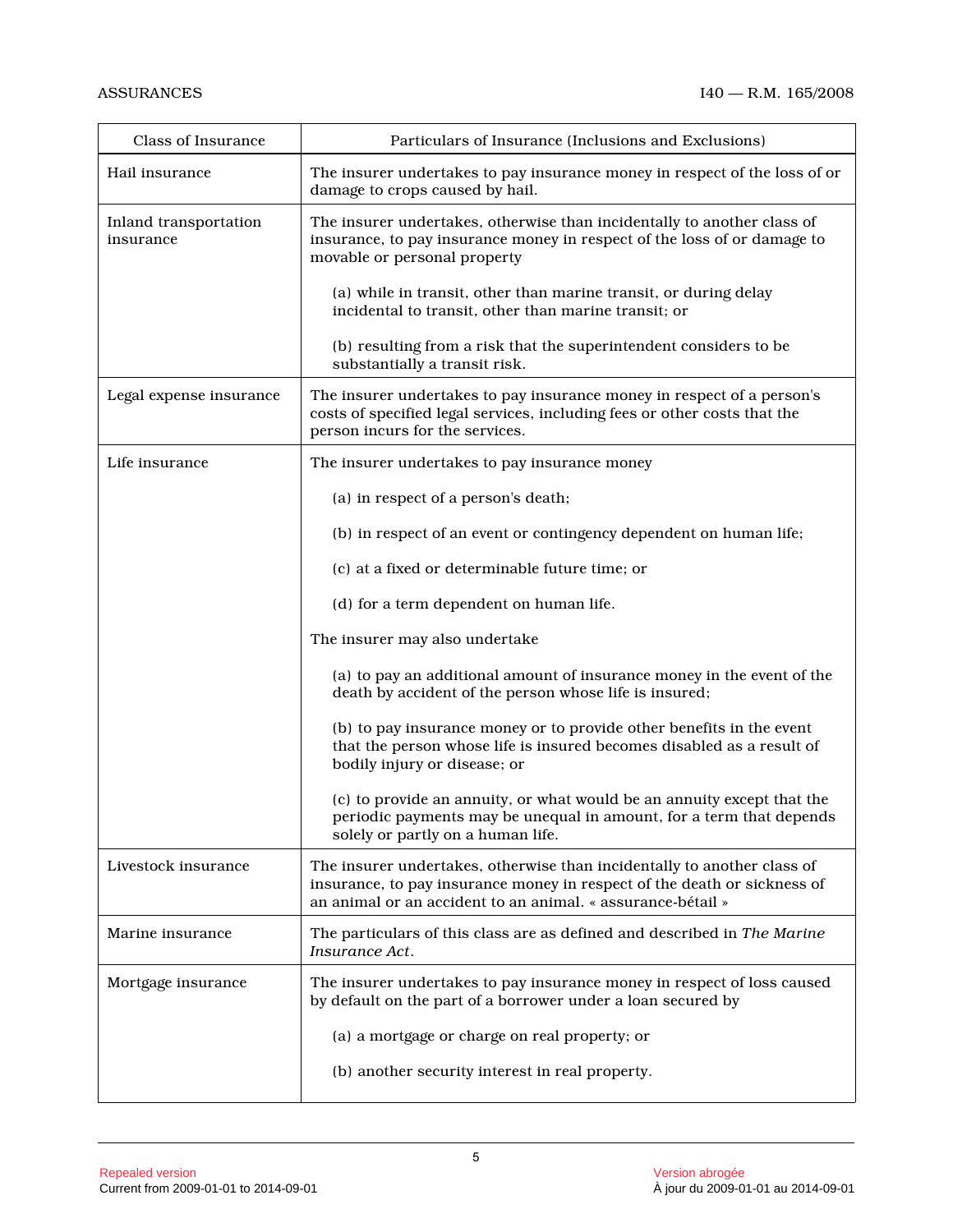| <b>Class of Insurance</b>      | Particulars of Insurance (Inclusions and Exclusions)                                                                                                                                                                                                        |
|--------------------------------|-------------------------------------------------------------------------------------------------------------------------------------------------------------------------------------------------------------------------------------------------------------|
| Personal property<br>insurance | The insurer undertakes, otherwise than incidentally to another class of<br>insurance, to pay insurance money in respect of the loss of or damage to<br>movable or personal property.                                                                        |
| Plate glass insurance          | The insurer undertakes, otherwise than incidentally to another class of<br>insurance, to pay insurance money in respect of the loss of or damage to<br>plate, sheet or window glass, whether in place or in transit.                                        |
| Property damage<br>insurance   | The insurer undertakes, otherwise than incidentally to another class of<br>insurance, to pay insurance money in respect of the loss of or damage to<br>property.                                                                                            |
| Public liability insurance     | The insurer undertakes, otherwise than incidentally to another class of<br>insurance, to pay insurance money in respect of the insured's liability<br>arising out of                                                                                        |
|                                | (a) bodily injury to or the death of another person; or                                                                                                                                                                                                     |
|                                | (b) the loss of or damage to property.                                                                                                                                                                                                                      |
| Sickness insurance             | The insurer undertakes to pay insurance money in the event of the<br>insured's sickness. This class does not include disability insurance.                                                                                                                  |
| Sprinkler leakage<br>insurance | The insurer undertakes to pay insurance money in respect of the loss of or<br>damage to property caused by the breakage or leakage of sprinkler<br>equipment or another fire protection system, or of pumps, water pipes,<br>plumbing or plumbing fixtures. |
| Surety insurance               | The insurer undertakes to guarantee                                                                                                                                                                                                                         |
|                                | (a) the due performance of a contract or undertaking; or                                                                                                                                                                                                    |
|                                | (b) payment of a penalty or indemnity for any default.                                                                                                                                                                                                      |
|                                | This class does not include credit insurance or mortgage insurance.                                                                                                                                                                                         |
| Theft insurance                | The insurer undertakes to pay insurance money in respect of loss or<br>damage through theft, wrongful conversion, burglary, housebreaking,<br>robbery or forgery.                                                                                           |
| Title insurance                | The insurer undertakes to pay insurance money in respect of loss or<br>damage caused by                                                                                                                                                                     |
|                                | (a) a defect in the title to real property;                                                                                                                                                                                                                 |
|                                | (b) the existence of liens, encumbrances or servitudes upon real<br>property;                                                                                                                                                                               |
|                                | (c) other matters affecting the title to real property or the right to its<br>use and enjoyment; or                                                                                                                                                         |
|                                | (d) a defect in the execution of a mortgage, hypothec or deed of trust.                                                                                                                                                                                     |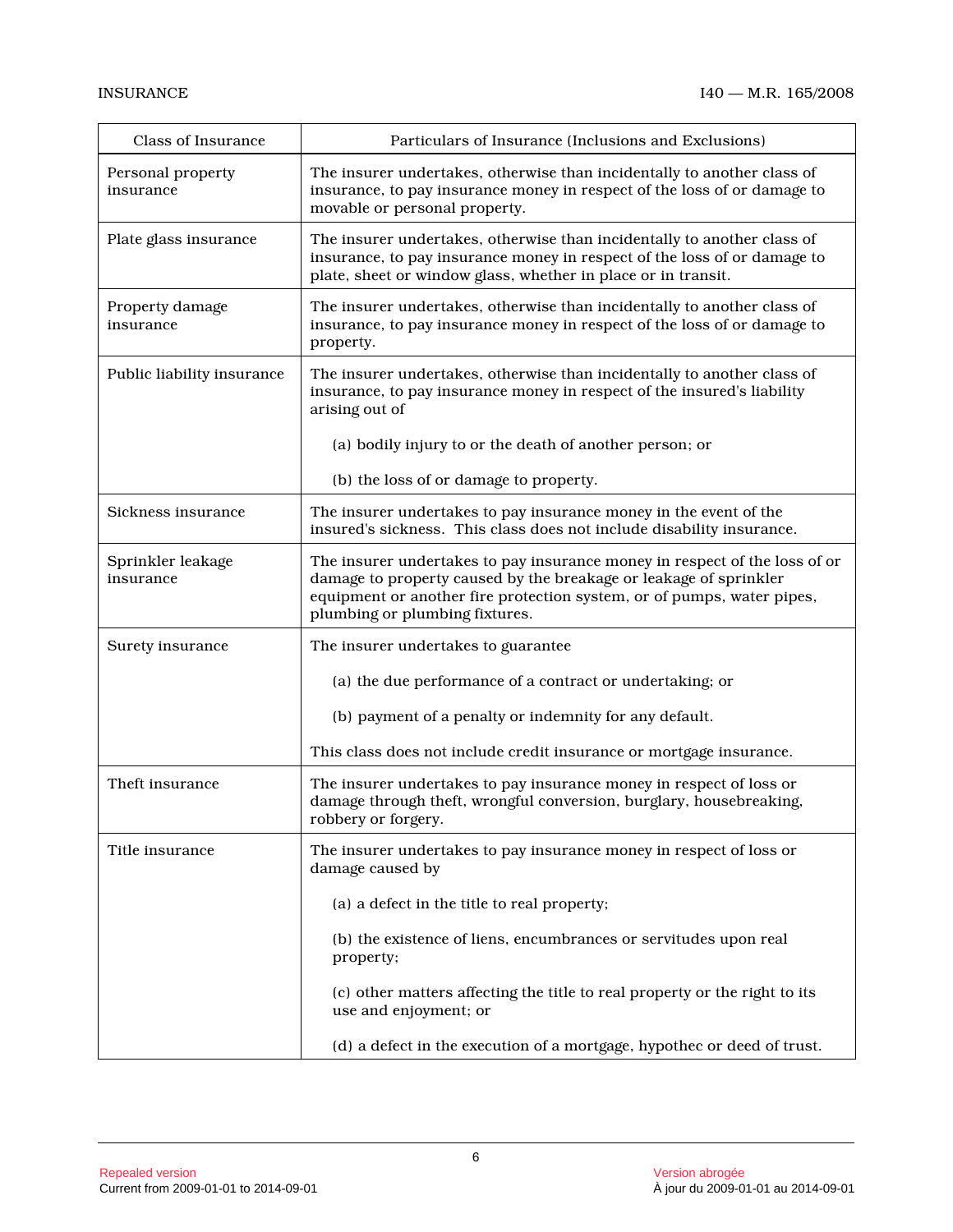| Class of Insurance                | Particulars of Insurance (Inclusions and Exclusions)                                                                                                                                                                                                            |
|-----------------------------------|-----------------------------------------------------------------------------------------------------------------------------------------------------------------------------------------------------------------------------------------------------------------|
| Weather insurance                 | The insurer undertakes, otherwise than incidentally to another class of<br>insurance, to pay insurance money in respect of loss or damage caused by<br>windstorm, cyclone, tornado, rain, hail, flood or frost.                                                 |
| Workers compensation<br>insurance | The insurer undertakes to pay insurance money in respect of an<br>employer's cost of compensation prescribed by statute for the bodily<br>injury, disability or death of a worker through accident or disease arising<br>out of or in the course of employment. |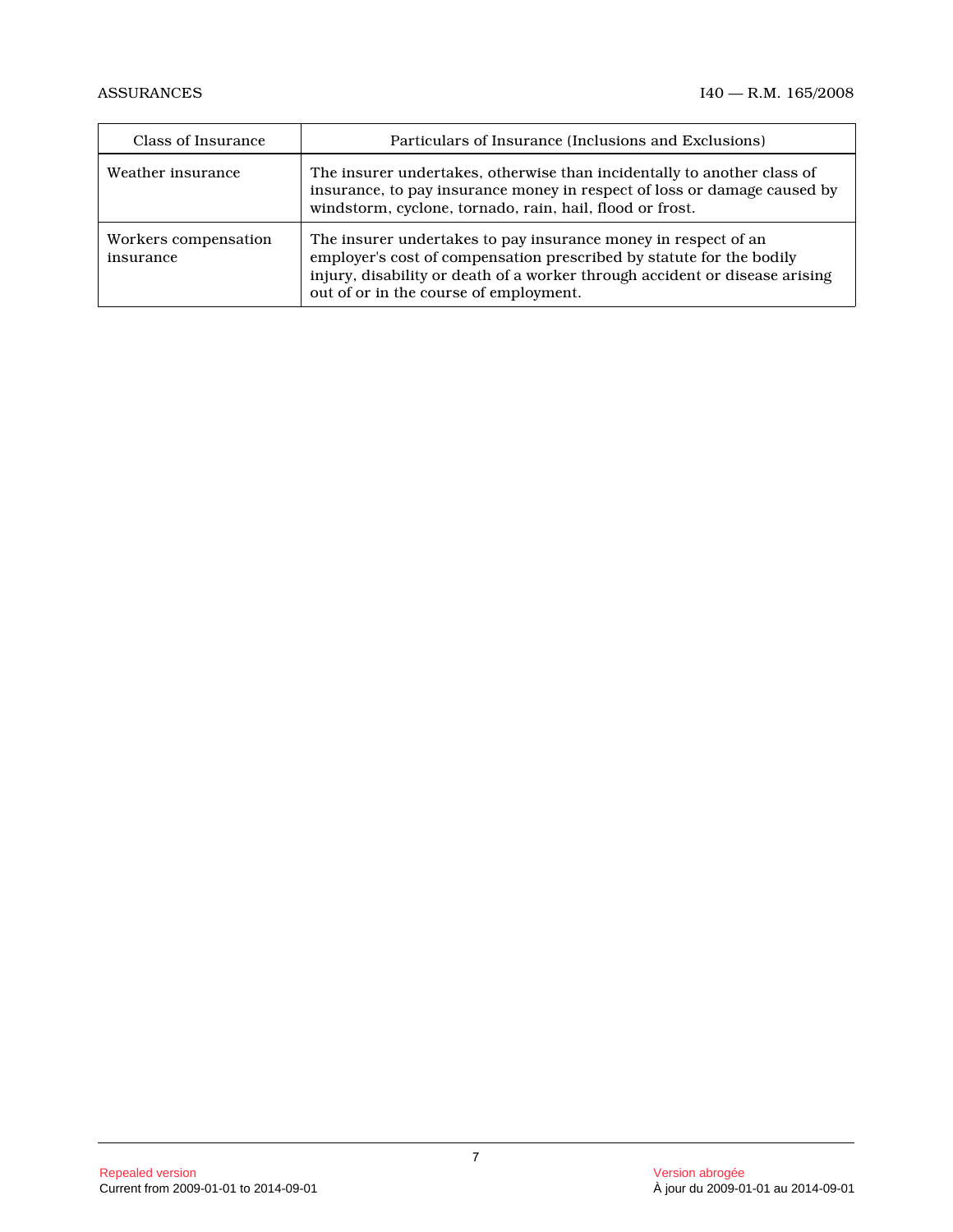# ANNEXE (article 1)

| Classe d'assurance                    | Couverture et exclusions                                                                                                                                                                                                                                                                                                                                            |
|---------------------------------------|---------------------------------------------------------------------------------------------------------------------------------------------------------------------------------------------------------------------------------------------------------------------------------------------------------------------------------------------------------------------|
| Assurance-accidents<br>corporels      | L'assureur s'engage, autrement que de manière accessoire à une autre<br>classe d'assurance, à verser une somme assurée en cas d'accident subi par<br>la personne assurée. La présente classe ne vise pas une assurance par<br>laquelle l'assureur s'engage à verser une somme assurée en cas de décès<br>accidentel ou par toute autre cause.                       |
| Assurance-aviation                    | L'assureur s'engage à verser une somme assurée :                                                                                                                                                                                                                                                                                                                    |
|                                       | a) contre la responsabilité découlant soit de blessures corporelles<br>subies par une personne ou de son décès, soit des pertes ou dommages<br>matériels causés par un aéronef ou par son utilisation;                                                                                                                                                              |
|                                       | b) contre la perte d'un aéronef ou de son utilisation ou contre les<br>dommages qui lui sont causés.                                                                                                                                                                                                                                                                |
| Assurance-automobile                  | L'assureur s'engage à verser une somme assurée :                                                                                                                                                                                                                                                                                                                    |
|                                       | a) contre la responsabilité découlant soit de blessures corporelles<br>subies par une personne ou de son décès, soit des pertes ou dommages<br>matériels causés par une automobile ou par son utilisation;                                                                                                                                                          |
|                                       | b) contre la perte d'une automobile ou de son utilisation ou contre les<br>dommages qui lui sont causés, ainsi que la privation de jouissance qui<br>en découle.                                                                                                                                                                                                    |
|                                       | La présente classe s'entend également d'une assurance qui serait<br>normalement comprise dans la classe des assurances-accidents lorsque<br>l'accident est causé par une automobile, son utilisation ou sa conduite,<br>qu'il y ait ou non responsabilité, si le contrat comprend aussi l'assurance<br>décrite à l'alinéa a).                                       |
| Assurance bris des<br>machines        | L'assureur s'engage à verser une somme assurée :                                                                                                                                                                                                                                                                                                                    |
|                                       | a) contre la perte ou les dommages matériels;                                                                                                                                                                                                                                                                                                                       |
|                                       | b) contre la responsabilité découlant soit de blessures corporelles<br>subies par une personne ou de son décès, soit des pertes ou dommages<br>matériels causés par une chaudière ou par une machine ou résultant de<br>l'utilisation d'une chaudière ou d'une machine.                                                                                             |
| Assurance-crédit                      | L'assureur s'engage à verser une somme assurée contre les pertes subies<br>par l'assuré par suite de l'insolvabilité ou du défaut de payer d'une<br>personne à laquelle est accordé du crédit sur la fourniture de biens<br>personnels ou mobiliers.                                                                                                                |
| Assurance responsabilité<br>patronale | L'assureur s'engage, autrement que de manière accessoire à une autre<br>classe d'assurance, à verser une somme assurée quant à la responsabilité<br>patronale de l'assuré relativement aux blessures accidentelles causées à un<br>salarié ou au décès d'un salarié au cours de son emploi. La présente classe<br>ne comprend pas l'assurance accidents de travail. |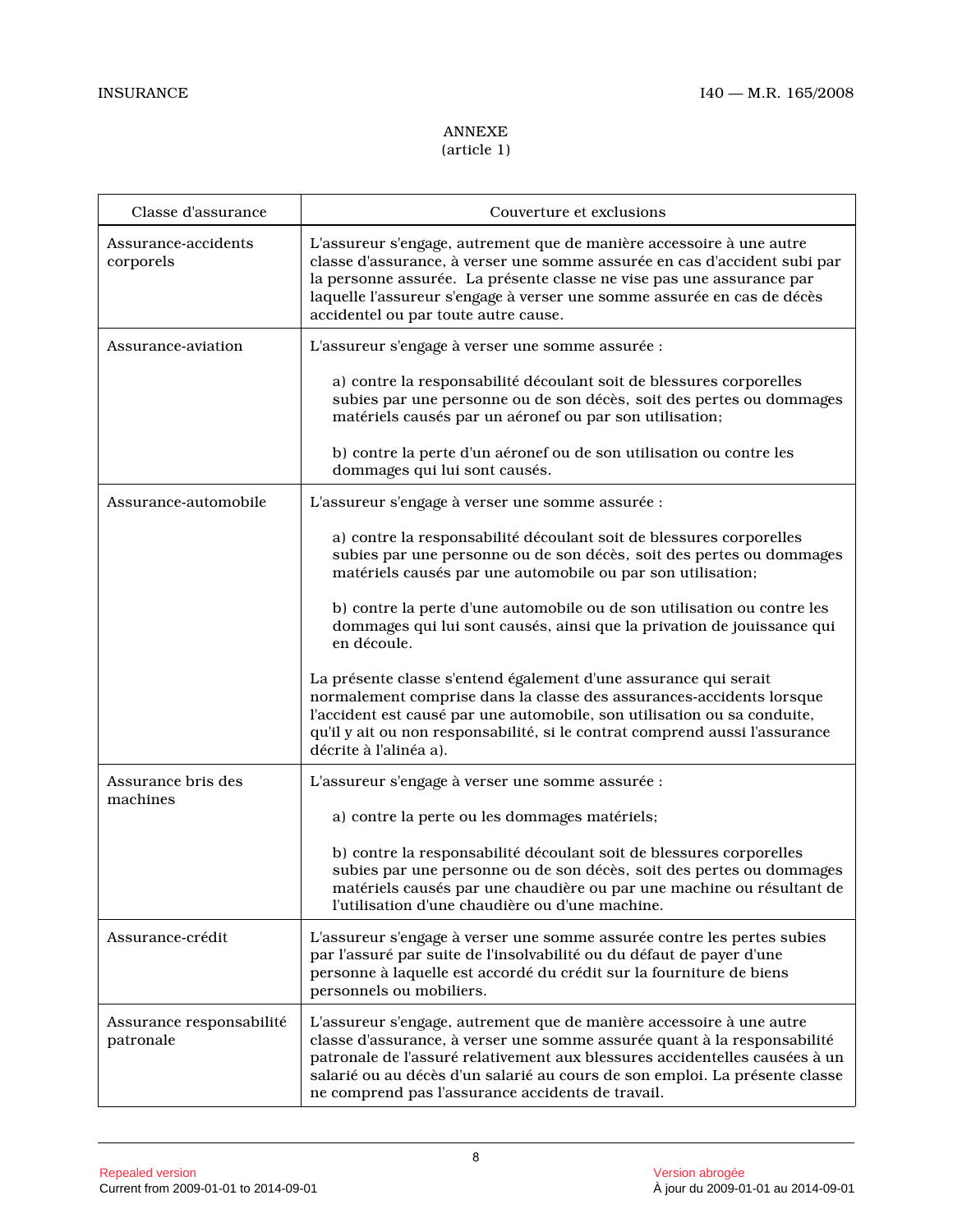| Classe d'assurance                    | Couverture et exclusions                                                                                                                                                                                                                                  |
|---------------------------------------|-----------------------------------------------------------------------------------------------------------------------------------------------------------------------------------------------------------------------------------------------------------|
| Assurance mixte                       | L'assureur s'engage à verser à une date ultérieure précise une somme fixée<br>ou à fixer, si la personne sur la tête de qui repose l'assurance est alors<br>vivante ou à son décès, si le décès survient avant cette date.                                |
| Assurance contre les<br>détournements | L'assureur s'engage à verser une somme assurée contre la perte causée par<br>le vol, l'abus de confiance ou les malversations commis par une personne<br>qui occupe un poste de confiance ou à garantir la bonne exécution des<br>fonctions d'une charge. |
| Assurance-incendie                    | L'assureur s'engage, autrement que de manière accessoire à une autre<br>classe d'assurance, à verser une somme assurée contre les pertes ou les<br>dommages matériels causés par le feu, la foudre ou l'explosion due à la<br>combustion.                 |
| Assurance de                          | L'assureur s'engage à :                                                                                                                                                                                                                                   |
| cautionnement                         | a) exécuter une convention ou un contrat ou de s'acquitter d'une<br>fiducie, d'une fonction ou d'une obligation en cas de défaut de la<br>personne qui y est tenue;                                                                                       |
|                                       | b) verser une somme assurée :                                                                                                                                                                                                                             |
|                                       | (i) pour ce défaut ou au lieu d'exécuter cette convention ou de<br>contrat ou de s'acquitter de cette fiducie, fonction ou obligation, ou<br>lorsque ce défaut provoque une perte ou un dommage,                                                          |
|                                       | (ii) contre la perte ou la responsabilité découlant d'une perte due à<br>l'invalidité d'un titre de propriété ou d'un instrument ou à toute<br>irrégularité dans ce titre ou de cet instrument.                                                           |
|                                       | La présente classe ne comprend pas l'assurance-crédit.                                                                                                                                                                                                    |
| Assurance contre la grêle             | L'assureur s'engage à verser une somme assurée contre la perte de récoltes<br>ou les dommages qui leur sont causés par la grêle.                                                                                                                          |
| Assurance transports<br>terrestres    | L'assureur s'engage, autrement que de manière accessoire à une autre<br>classe d'assurance, à verser une somme assurée contre la perte de biens<br>personnels ou mobiliers ou contre les dommages causés à ces biens :                                    |
|                                       | a) soit pendant qu'ils sont en cours de transport ou pendant un retard<br>résultant de leur transport;                                                                                                                                                    |
|                                       | b) soit lorsque le surintendant est d'avis que le risque est<br>essentiellement un risque de transport.                                                                                                                                                   |
| Assurance-frais de justice            | L'assureur s'engage à verser une somme assurée contre les dépenses faites<br>par une personne pour des services juridiques déterminés, y compris les<br>honoraires ou autre frais relatifs à ces services.                                                |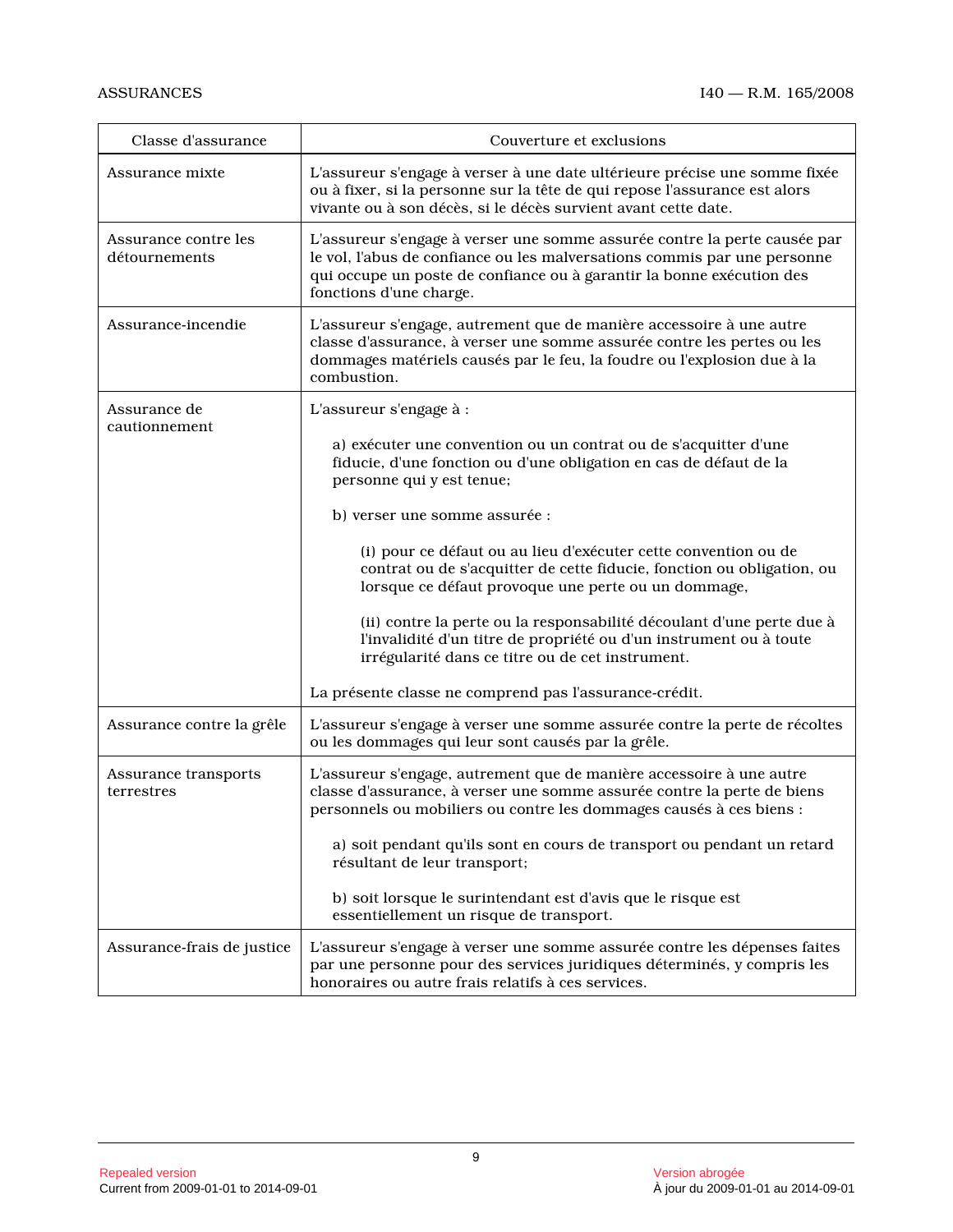| Classe d'assurance                         | Couverture et exclusions                                                                                                                                                                                                                                            |
|--------------------------------------------|---------------------------------------------------------------------------------------------------------------------------------------------------------------------------------------------------------------------------------------------------------------------|
| Assurance-vie                              | L'assureur s'engage à verser une somme assurée, selon le cas :                                                                                                                                                                                                      |
|                                            | a) lorsque survient un décès;                                                                                                                                                                                                                                       |
|                                            | b) lorsque survient un événement ou une éventualité se rattachant à la<br>vie humaine:                                                                                                                                                                              |
|                                            | c) à une époque ultérieure précise ou que l'on peut préciser;                                                                                                                                                                                                       |
|                                            | d) pendant une période se rattachant à la vie humaine.                                                                                                                                                                                                              |
|                                            | L'assureur s'engage également :                                                                                                                                                                                                                                     |
|                                            | a) à verser une somme assurée supplémentaire en cas de décès<br>accidentel de l'assuré;                                                                                                                                                                             |
|                                            | b) à verser une somme assuré ou à accorder d'autres avantages si<br>l'assuré devient invalide à la suite de blessures corporelles ou de<br>maladie:                                                                                                                 |
|                                            | c) à verser une rente ou ce qui serait une rente, sauf que le montant des<br>versements périodiques peut varier pour une durée fondée uniquement<br>ou partiellement sur une vie humaine.                                                                           |
| Assurance-bétail                           | L'assureur s'engage, autrement que de manière accessoire à une autre<br>classe d'assurance, à verser une somme assurée conte les pertes du bétail<br>dues à la mort, à la maladie ou aux accidents.                                                                 |
| Assurance maritime                         | Les détails de la présente classe sont ceux que définit et décrit la Loi sur<br>l'assurance maritime.                                                                                                                                                               |
| Assurance-prêt<br>hypothécaire             | L'assureur s'engage à verser une somme assurée contre la perte causée par<br>la défaillance du bénéficiaire d'un prêt garanti par une hypothèque, une<br>charge ou toute autre sûreté sur un bien immeuble.                                                         |
| Assurance biens<br>personnels              | L'assureur s'engage, autrement que de manière accessoire à une autre<br>classe d'assurance, à verser une somme assurée contre la perte de biens<br>personnels ou mobiliers ou contre les dommages causés à ces biens.                                               |
| Assurance bris des glaces                  | L'assureur s'engage, autrement que de manière accessoire à une autre<br>classe d'assurance, à verser une somme assurée contre le bris des glaces,<br>vitres ou carreaux, ou les dommages qui leur sont causés, qu'ils soient<br>installés ou en cours de transport. |
| Assurance contre les<br>dommages matériels | L'assureur s'engage, autrement que de manière accessoire à une autre<br>classe d'assurance, à verser une somme assurée contre la perte de biens<br>personnels ou mobiliers ou contre les dommages causés à ces biens.                                               |
| Assurance responsabilité<br>civile         | L'assureur s'engage, autrement que de manière accessoire à une autre<br>classe d'assurance, à verser une somme assurée contre la responsabilité<br>découlant :                                                                                                      |
|                                            | a) soit de blessures corporels subis par une personne ou de son décès;                                                                                                                                                                                              |
|                                            | b) soit des pertes ou dommages matériels.                                                                                                                                                                                                                           |